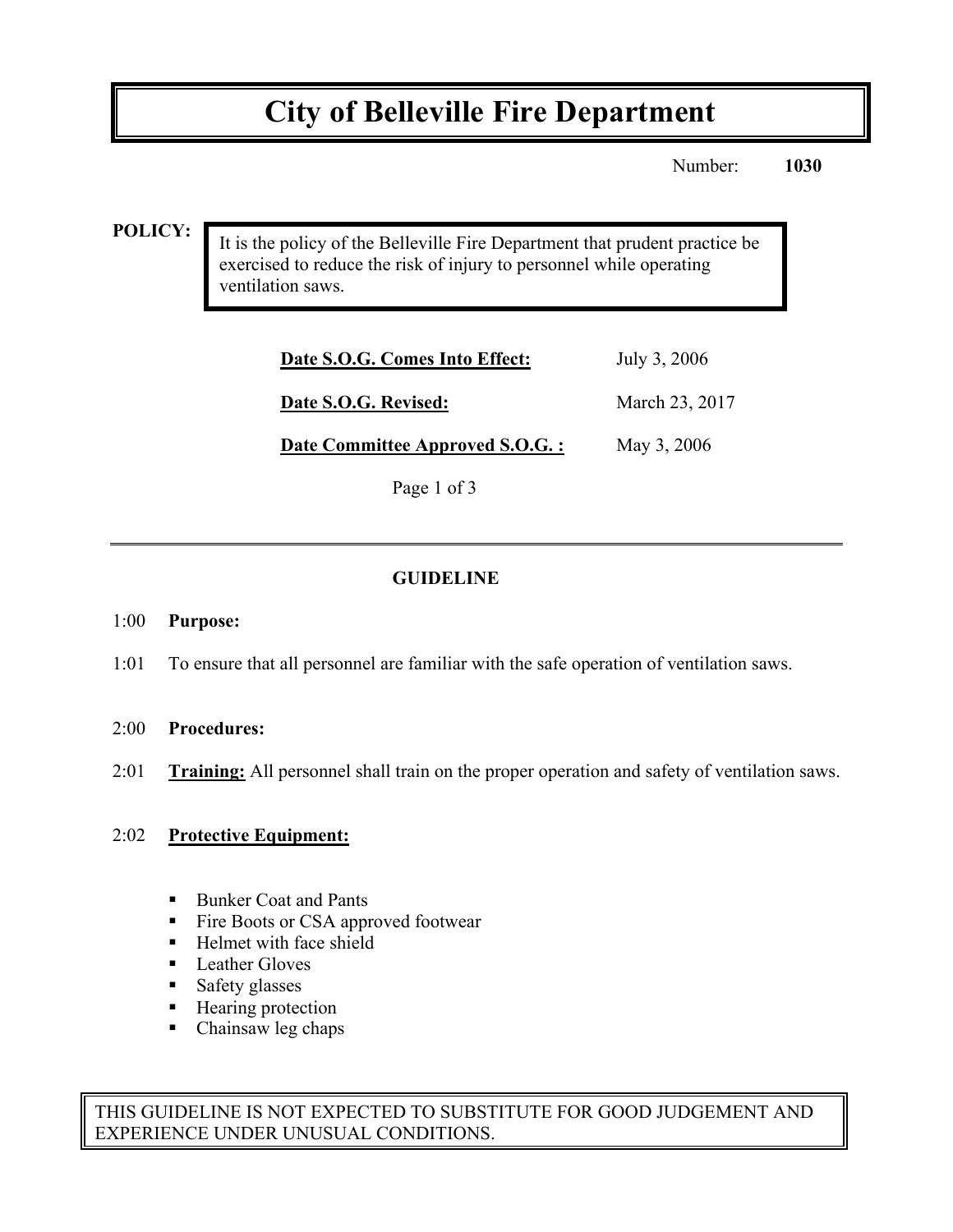## 2:03 **Daily Operation Checks:**

#### Chainsaw/Rescue Saw:

- ! Eye and hearing protection required
- Check oil and fuel levels
- Check chain adjustment
- ! Check chain brake, guards, etc to make sure they are in place and functioning
- Start saw and run until warm
- **Ensure chain lubrication system is functioning**

## Rotary Saw:

- ! Eye and hearing protection required
- Check fuel level
- ! Check blade for condition and adjustment
- ! Check guard to make sure it is in place and functioning
- ! Start saw and run until warm

## 2:04 **Safe Use of Saws:**

#### Chainsaw/Rescue Saw:

- ! Full personal protection equipment shall be worn including Bunker coat and pants, boots, helmet, leather gloves, safety glasses, hearing protection and chainsaw leg chaps.
- ! Start the saw to ensure proper operation
- ! Operate the chainsaw/Rescue Saw in well ventilated areas only
- ! Keep all other personnel clear of the cutting operation
- Do not use the chainsaw/rescue saw for cutting above shoulder height
- ! Only use the Rescue Saw for creating roof ventilation holes

#### Rotary Saw:

- ! Full personal protection equipment shall be worn including Bunker coat and pants, boots, helmet, leather gloves, safety glasses and hearing protection.
- ! Start the saw to ensure proper operation
- ! Operate the rotary saw in well ventilated areas only

## THIS GUIDELINE IS NOT EXPECTED TO SUBSTITUTE FOR GOOD JUDGEMENT AND EXPERIENCE UNDER UNUSUAL CONDITIONS.